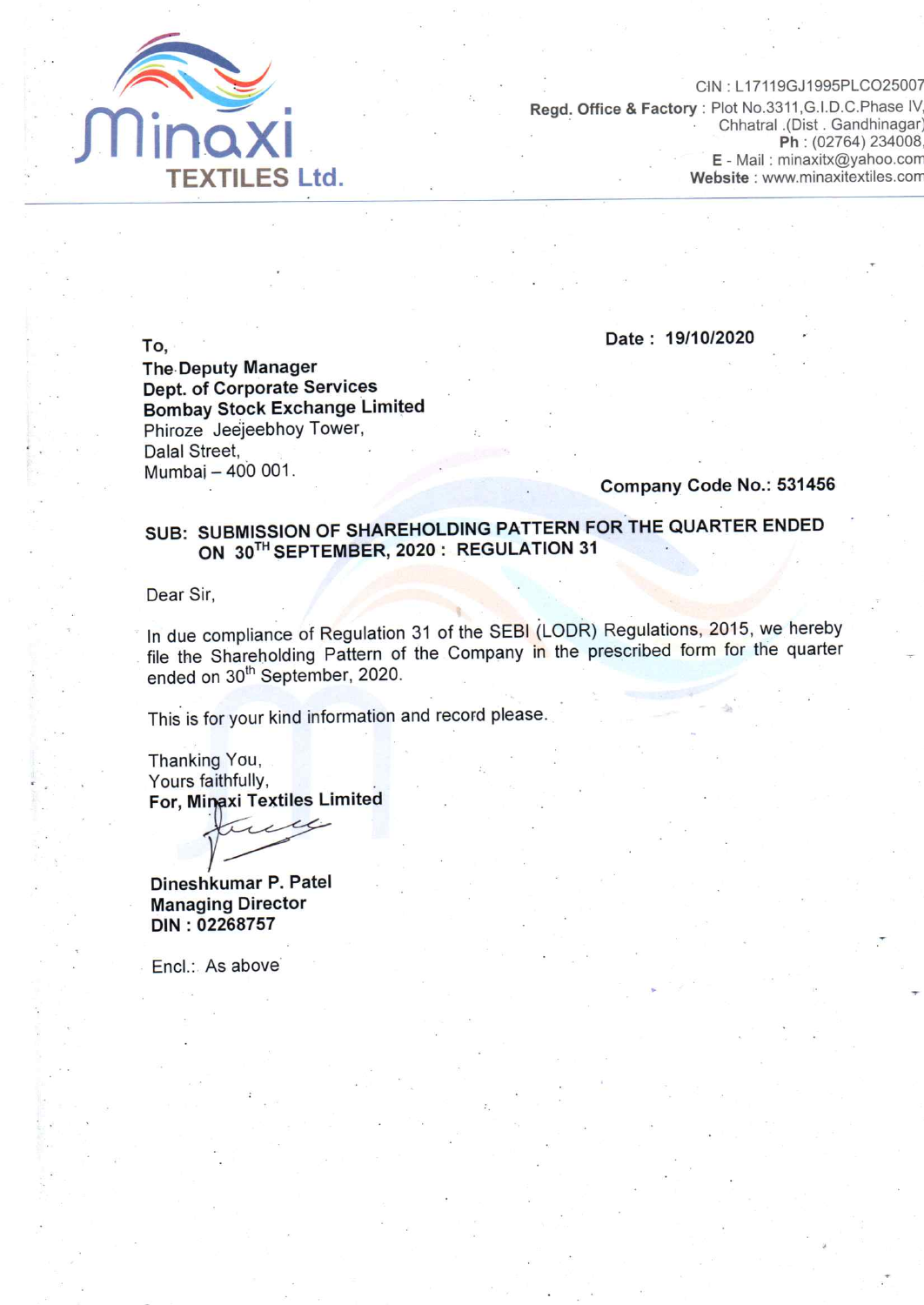| <b>General information about company</b>                                                   |                         |  |  |  |  |  |  |  |
|--------------------------------------------------------------------------------------------|-------------------------|--|--|--|--|--|--|--|
| Scrip code                                                                                 | 531456                  |  |  |  |  |  |  |  |
| <b>NSE Symbol</b>                                                                          |                         |  |  |  |  |  |  |  |
| <b>MSEI</b> Symbol                                                                         |                         |  |  |  |  |  |  |  |
| <b>ISIN</b>                                                                                | INE952C01028            |  |  |  |  |  |  |  |
| Name of the company                                                                        | MINAXI TEXTILES LIMITED |  |  |  |  |  |  |  |
| Whether company is SME                                                                     | Yes                     |  |  |  |  |  |  |  |
| <b>Class of Security</b>                                                                   | <b>Equity Shares</b>    |  |  |  |  |  |  |  |
| Type of report                                                                             | Quarterly               |  |  |  |  |  |  |  |
| Quarter Ended / Half year ended/Date of Report (For Prelisting / Allotment)                | 30-09-2020              |  |  |  |  |  |  |  |
| Date of allotment / extinguishment (in case Capital Restructuring selected) / Listing Date |                         |  |  |  |  |  |  |  |
| Shareholding pattern filed under                                                           | Regulation 31 $(1)(b)$  |  |  |  |  |  |  |  |
| Whether the listed entity is Public Sector Undertaking (PSU)?                              | N <sub>o</sub>          |  |  |  |  |  |  |  |

## **Declaration**

| Sr. No.        | Particular                                                           | Yes/No         | Promoter and Promoter<br>Group | Public shareholder | Non Promoter- Non Public |
|----------------|----------------------------------------------------------------------|----------------|--------------------------------|--------------------|--------------------------|
|                | Whether the Listed Entity has<br>issued any partly paid up shares?   | N <sub>o</sub> | N <sub>o</sub>                 | N <sub>o</sub>     | N <sub>o</sub>           |
| $\sqrt{2}$     | Whether the Listed Entity has<br>issued any Convertible Securities ? | N <sub>o</sub> | N <sub>o</sub>                 | N <sub>o</sub>     | N <sub>o</sub>           |
| $\overline{3}$ | Whether the Listed Entity has<br>issued any Warrants?                | N <sub>o</sub> | N <sub>0</sub>                 | N <sub>o</sub>     | N <sub>o</sub>           |

file:////Kaashmeera-pc/e/EFILING/L%20TO%20R/Minaxi%20Textiles%20Ltd/Stoc...olding%20Pattern/Shareholding%20pattern%20Report%20September%202020.html (1 of 12)19-Oct-20 5:40:48 PM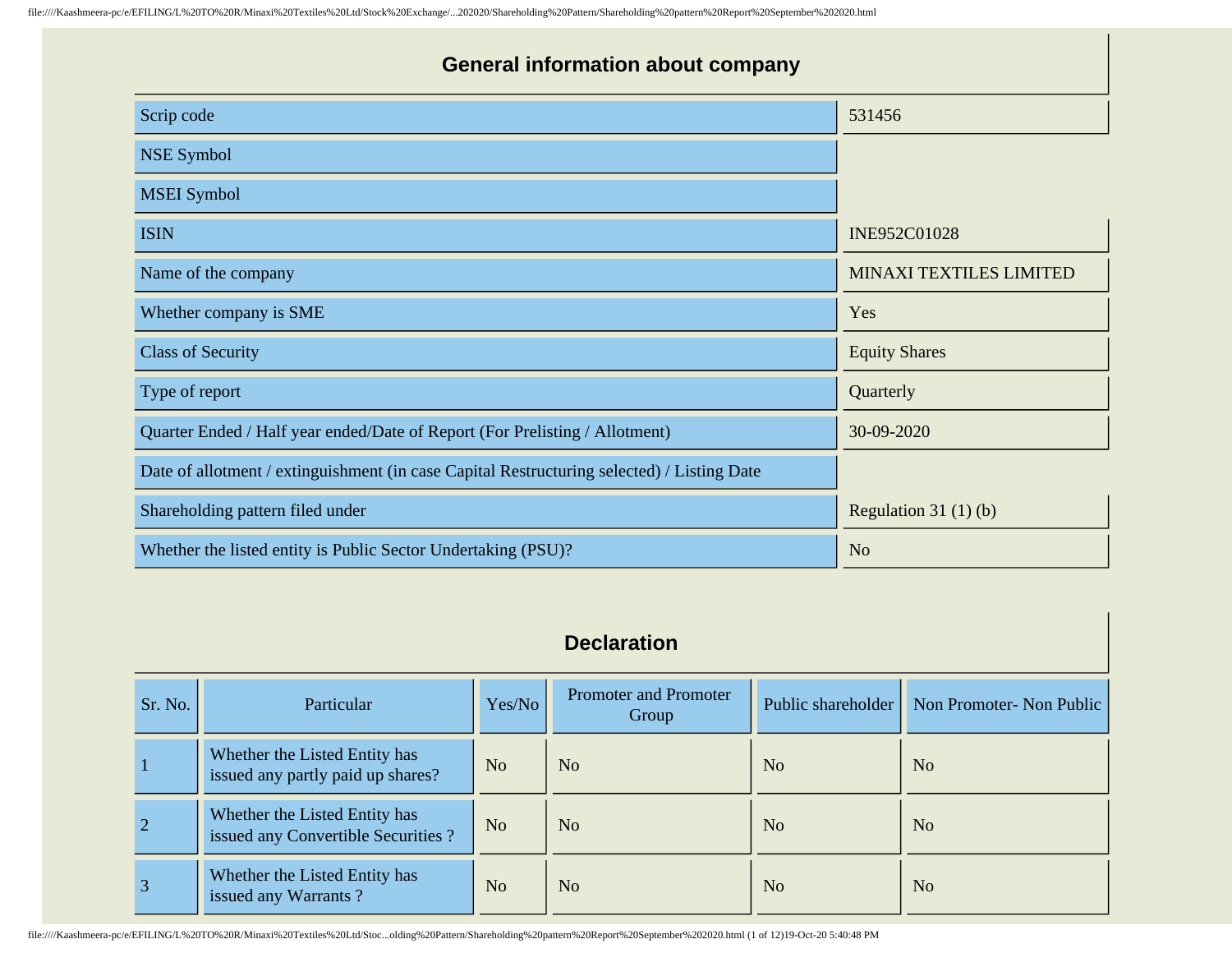| $\overline{4}$ | Whether the Listed Entity has any<br>shares against which depository<br>receipts are issued? | N <sub>o</sub> | N <sub>o</sub> | No             | N <sub>o</sub> |
|----------------|----------------------------------------------------------------------------------------------|----------------|----------------|----------------|----------------|
|                | Whether the Listed Entity has any<br>shares in locked-in?                                    | N <sub>o</sub> | N <sub>o</sub> | N <sub>o</sub> | N <sub>o</sub> |
| 6              | Whether any shares held by<br>promoters are pledge or otherwise<br>encumbered?               | N <sub>o</sub> | N <sub>o</sub> |                |                |
|                | Whether company has equity shares<br>with differential voting rights?                        | N <sub>o</sub> | N <sub>o</sub> | No             | N <sub>o</sub> |
| 8              | Whether the listed entity has any<br>significant beneficial owner?                           | N <sub>o</sub> |                |                |                |

|                 | Table I - Summary Statement holding of specified securities   |                   |                       |                          |                             |                        |                                                     |                                                                  |               |               |                             |
|-----------------|---------------------------------------------------------------|-------------------|-----------------------|--------------------------|-----------------------------|------------------------|-----------------------------------------------------|------------------------------------------------------------------|---------------|---------------|-----------------------------|
|                 | Category                                                      |                   | No. of<br>fully       | No.<br>Of<br>Partly      | No. Of<br>shares            | Total<br>nos.          | Shareholding<br>as a % of<br>total no. of<br>shares | Number of Voting Rights held in each<br>class of securities (IX) |               |               |                             |
| Category<br>(I) | Nos. Of<br>of<br>shareholders<br>shareholder<br>(III)<br>(II) | paid up<br>equity | paid-<br>up<br>equity | underlying<br>Depository | shares<br>held<br>$(VII) =$ | (calculated<br>as per  | No of Voting (XIV) Rights                           |                                                                  |               | Total<br>as a |                             |
|                 |                                                               |                   | shares<br>held $(IV)$ | shares<br>held<br>(V)    | Receipts<br>(VI)            | $(IV)+(V)$<br>$+ (VI)$ | SCRR,<br>1957) (VIII)<br>As a % of (A<br>$+B+C2$    | Class eg:<br>X                                                   | Class<br>eg:y | Total         | $%$ of<br>$(A+B)$<br>$+C$ ) |
| (A)             | Promoter<br>$\&$<br>Promoter<br>Group                         | 3                 | 18448507              |                          |                             | 18448507               | 37.33                                               | 18448507                                                         |               | 18448507      | 37.33                       |
| (B)             | Public                                                        | 4094              | 30967493              |                          |                             | 30967493               | 62.67                                               | 30967493                                                         |               | 30967493      | 62.67                       |
| (C)             | Non<br>Promoter-<br>Non Public                                |                   |                       |                          |                             |                        |                                                     |                                                                  |               |               |                             |

file:////Kaashmeera-pc/e/EFILING/L%20TO%20R/Minaxi%20Textiles%20Ltd/Stoc...olding%20Pattern/Shareholding%20pattern%20Report%20September%202020.html (2 of 12)19-Oct-20 5:40:48 PM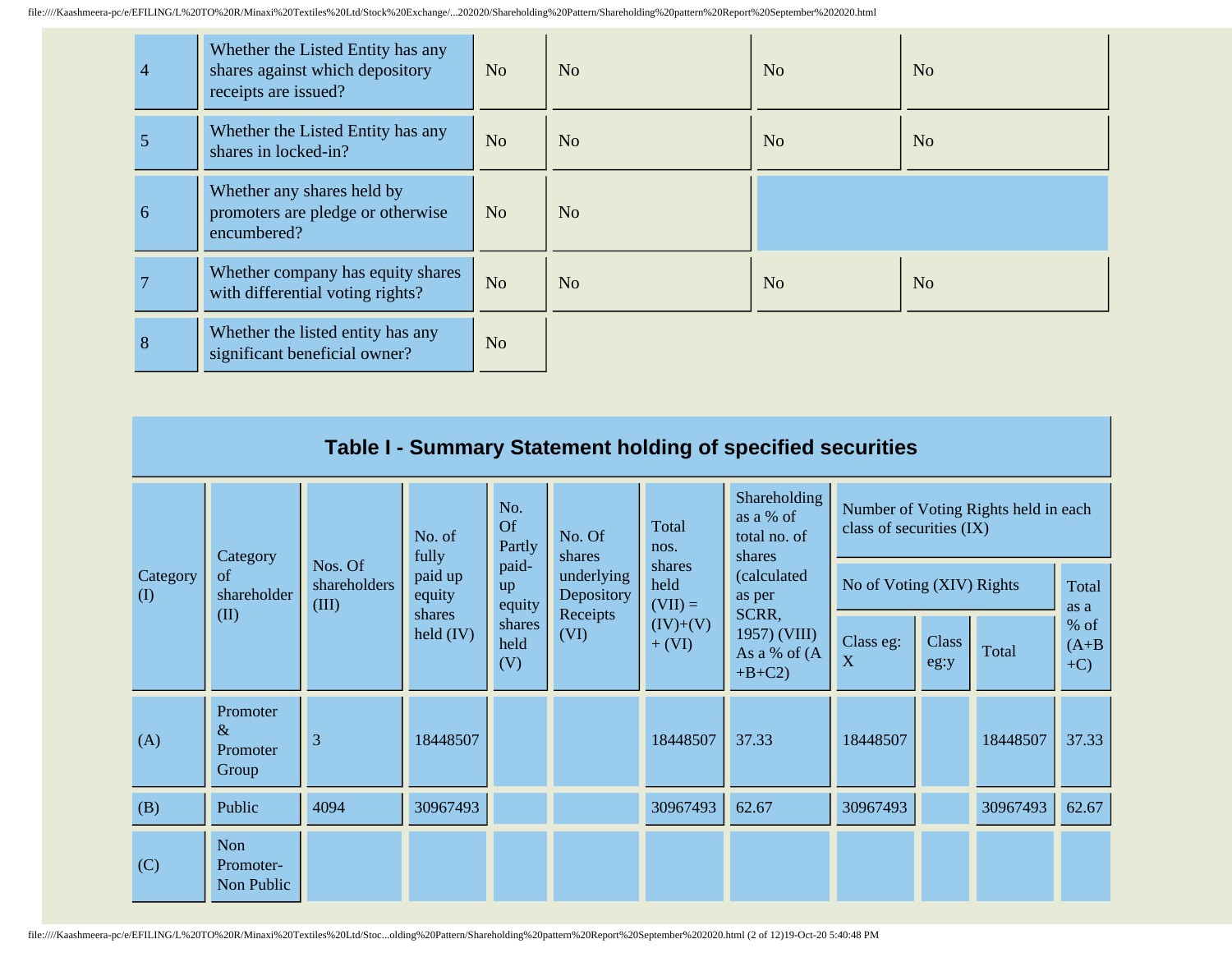

|                 |                                                                         |                                                                   |                                       |                                                                                                                                  | Table I - Summary Statement holding of specified securities                                    |                                          |                                                         |                                                                               |                                                       |                                       |  |
|-----------------|-------------------------------------------------------------------------|-------------------------------------------------------------------|---------------------------------------|----------------------------------------------------------------------------------------------------------------------------------|------------------------------------------------------------------------------------------------|------------------------------------------|---------------------------------------------------------|-------------------------------------------------------------------------------|-------------------------------------------------------|---------------------------------------|--|
| Category<br>(I) | No. Of<br><b>Shares</b><br>Category<br>of<br>shareholder<br>(II)<br>(X) | Underlying<br>Outstanding<br>convertible<br>securities<br>$(X_i)$ | No. of<br><b>Shares</b><br>Underlying | No. Of<br><b>Shares</b><br>Underlying<br>Outstanding<br>convertible<br>securities<br>and No. Of<br><b>Warrants</b><br>$(Xi)$ (a) | Shareholding,<br>as a %<br>assuming full<br>conversion of<br>convertible<br>securities (as     | Number of<br>Locked in<br>shares $(XII)$ |                                                         | Number of<br><b>Shares</b><br>pledged or<br>otherwise<br>encumbered<br>(XIII) |                                                       | Number of<br>equity shares<br>held in |  |
|                 |                                                                         |                                                                   | Outstanding<br><b>Warrants</b>        |                                                                                                                                  | a percentage<br>of diluted<br>share capital)<br>$(XI)=(VII)$<br>$+(X)$ As a %<br>of $(A+B+C2)$ | No.<br>(a)                               | As a<br>$%$ of<br>total<br><b>Shares</b><br>held<br>(b) | No.<br>(a)                                                                    | As a<br>% of<br>total<br><b>Shares</b><br>held<br>(b) | dematerialized<br>form (XIV)          |  |
| (A)             | Promoter<br>$\&$<br>Promoter<br>Group                                   |                                                                   |                                       |                                                                                                                                  | 37.33                                                                                          |                                          |                                                         |                                                                               |                                                       | 18448507                              |  |
| (B)             | Public                                                                  |                                                                   |                                       |                                                                                                                                  | 62.67                                                                                          |                                          |                                                         |                                                                               |                                                       | 29097493                              |  |
| (C)             | Non<br>Promoter-<br>Non Public                                          |                                                                   |                                       |                                                                                                                                  |                                                                                                |                                          |                                                         |                                                                               |                                                       |                                       |  |
| (C1)            | <b>Shares</b><br>underlying<br><b>DRs</b>                               |                                                                   |                                       |                                                                                                                                  |                                                                                                |                                          |                                                         |                                                                               |                                                       |                                       |  |

file:////Kaashmeera-pc/e/EFILING/L%20TO%20R/Minaxi%20Textiles%20Ltd/Stoc...olding%20Pattern/Shareholding%20pattern%20Report%20September%202020.html (3 of 12)19-Oct-20 5:40:48 PM

- 1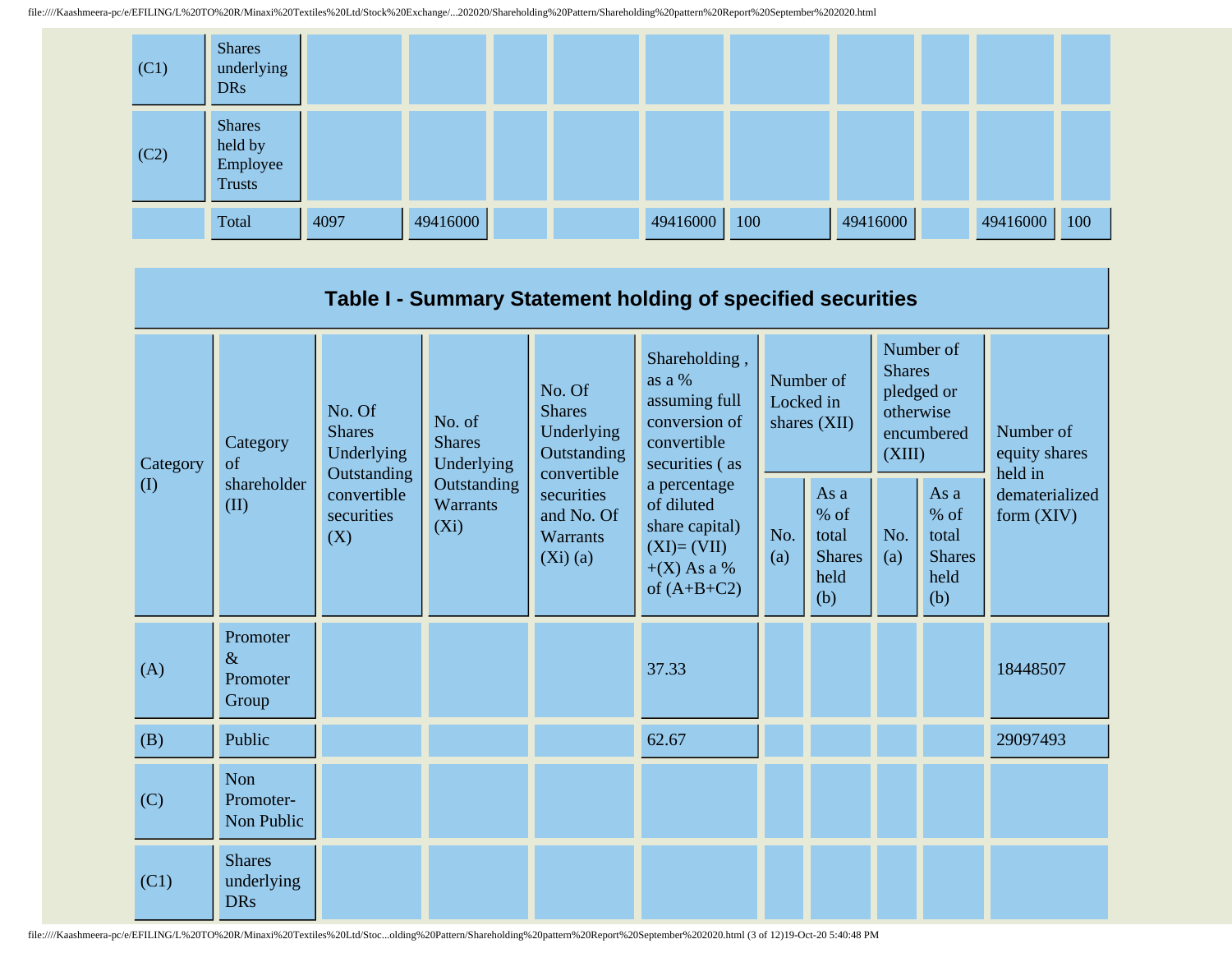

## **Table II - Statement showing shareholding pattern of the Promoter and Promoter Group**

|                     | Category $\&$                                                                        |                                  | No. of                            | No.<br><b>Of</b><br>Partly<br>paid-<br>up<br>equity | No. Of<br>shares<br>underlying<br>Depository<br>Receipts | Total<br>nos.               | Shareholding<br>as a % of<br>total no. of<br>shares | Number of Voting Rights held in each<br>class of securities (IX) |               |               |                                   |
|---------------------|--------------------------------------------------------------------------------------|----------------------------------|-----------------------------------|-----------------------------------------------------|----------------------------------------------------------|-----------------------------|-----------------------------------------------------|------------------------------------------------------------------|---------------|---------------|-----------------------------------|
| Sr.                 | Name of the<br><b>Shareholders</b>                                                   | Nos. Of<br>shareholders<br>(III) | fully paid<br>up equity<br>shares |                                                     |                                                          | shares<br>held<br>$(VII) =$ | (calculated<br>as per                               | No of Voting (XIV) Rights                                        |               | Total<br>as a |                                   |
|                     | $\rm (I)$                                                                            |                                  | held $(IV)$                       | shares<br>held<br>(V)                               | (VI)                                                     | $(IV)+(V)$<br>$+ (VI)$      | SCRR,<br>1957) (VIII)<br>As a % of $(A)$<br>$+B+C2$ | Class eg:<br>X                                                   | Class<br>eg:y | Total         | % of<br>Total<br>Voting<br>rights |
| $\mathbf{A}$        | Table II - Statement showing shareholding pattern of the Promoter and Promoter Group |                                  |                                   |                                                     |                                                          |                             |                                                     |                                                                  |               |               |                                   |
| (1)                 | Indian                                                                               |                                  |                                   |                                                     |                                                          |                             |                                                     |                                                                  |               |               |                                   |
| (a)                 | Individuals/<br>Hindu<br>undivided<br>Family                                         | 3                                | 18448507                          |                                                     |                                                          | 18448507                    | 37.33                                               | 18448507                                                         |               | 18448507      | 37.33                             |
| Sub-Total<br>(A)(1) |                                                                                      | 3                                | 18448507                          |                                                     |                                                          | 18448507                    | 37.33                                               | 18448507                                                         |               | 18448507      | 37.33                             |
| (2)                 | Foreign                                                                              |                                  |                                   |                                                     |                                                          |                             |                                                     |                                                                  |               |               |                                   |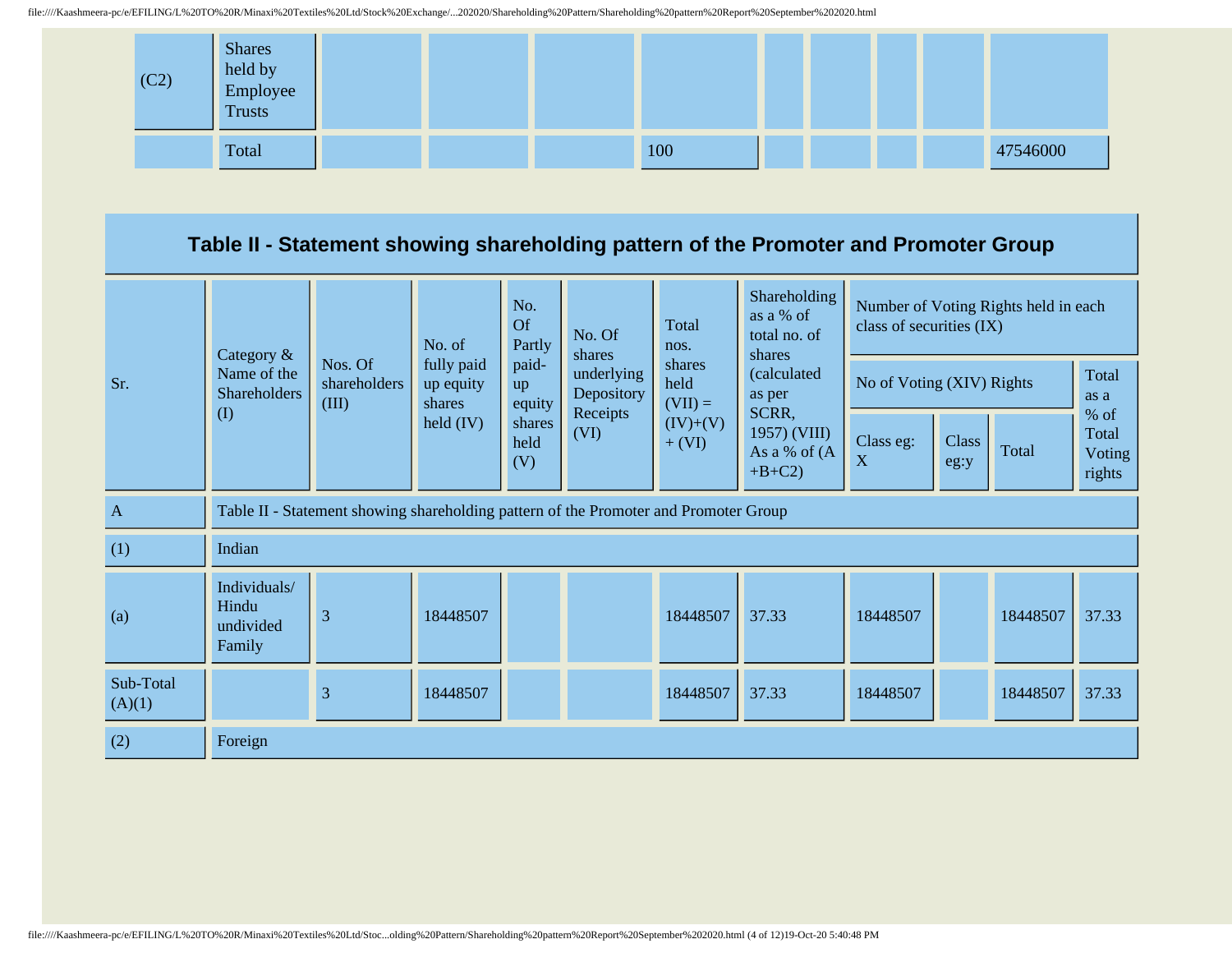| Total<br>Shareholding<br>of Promoter<br>and<br>Promoter<br>Group $(A)=$<br>$(A)(1)+(A)$<br>(2) |                                                                                                                            | $\overline{3}$ | 18448507 |                                                                              | 18448507 | 37.33 | 18448507 | 18448507 | 37.33 |
|------------------------------------------------------------------------------------------------|----------------------------------------------------------------------------------------------------------------------------|----------------|----------|------------------------------------------------------------------------------|----------|-------|----------|----------|-------|
| $\, {\bf B}$                                                                                   |                                                                                                                            |                |          | Table III - Statement showing shareholding pattern of the Public shareholder |          |       |          |          |       |
| (1)                                                                                            | <b>Institutions</b>                                                                                                        |                |          |                                                                              |          |       |          |          |       |
| (3)                                                                                            | Non-institutions                                                                                                           |                |          |                                                                              |          |       |          |          |       |
| (a(i))                                                                                         | Individuals<br>$-i.$<br>Individual<br>shareholders<br>holding<br>nominal<br>share capital<br>up to Rs. 2<br>lakhs.         | 3956           | 18113702 |                                                                              | 18113702 | 36.66 | 18113702 | 18113702 | 36.66 |
| (a(ii))                                                                                        | Individuals<br>$-ii.$<br>Individual<br>shareholders<br>holding<br>nominal<br>share capital<br>in excess of<br>Rs. 2 lakhs. | 10             | 10435311 |                                                                              | 10435311 | 21.12 | 10435311 | 10435311 | 21.12 |
| (e)                                                                                            | Any Other<br>(specify)                                                                                                     | 128            | 2418480  |                                                                              | 2418480  | 4.89  | 2418480  | 2418480  | 4.89  |
| Sub-Total<br>(B)(3)                                                                            |                                                                                                                            | 4094           | 30967493 |                                                                              | 30967493 | 62.67 | 30967493 | 30967493 | 62.67 |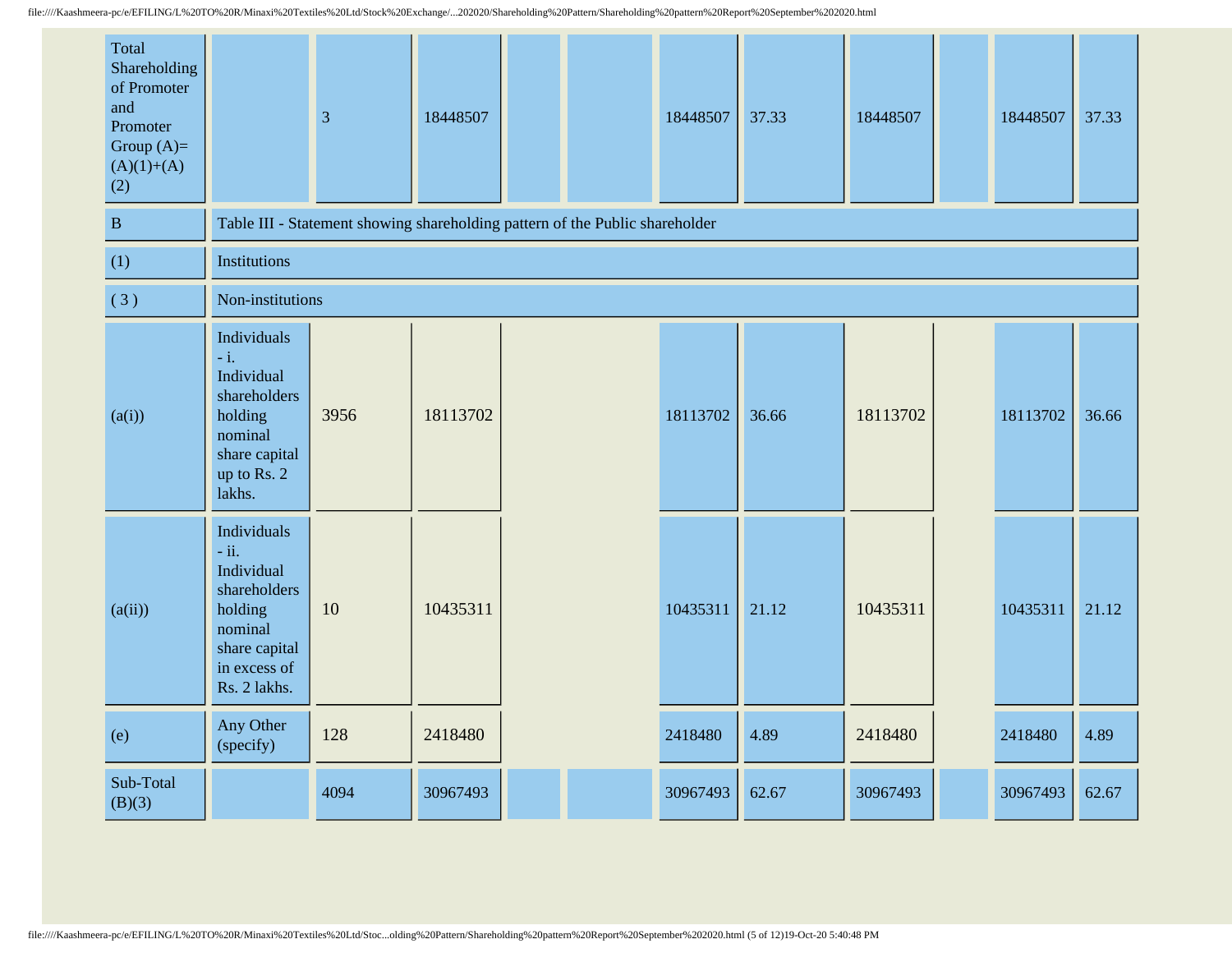| <b>Total Public</b><br>Shareholding<br>$(B)=(B)(1)$<br>$+(B)(2)+(B)$<br>(3) | 4094 | 30967493 |  | 30967493 | 62.67                                                                                         | 30967493 | 30967493 | 62.67 |
|-----------------------------------------------------------------------------|------|----------|--|----------|-----------------------------------------------------------------------------------------------|----------|----------|-------|
| C                                                                           |      |          |  |          | Table IV - Statement showing shareholding pattern of the Non Promoter- Non Public shareholder |          |          |       |
| Total $(A+B$<br>$+C2)$                                                      | 4097 | 49416000 |  | 49416000 | 100                                                                                           | 49416000 | 49416000 | 100   |
| Total $(A+B)$<br>$+C$ )                                                     | 4097 | 49416000 |  | 49416000 | 100                                                                                           | 49416000 | 49416000 | 100   |

|                      |                                                |                                           |                                                                     | Table II - Statement showing shareholding pattern of the Promoter and Promoter Group         |            |                                                         |            |                                                                               |                                       |  |
|----------------------|------------------------------------------------|-------------------------------------------|---------------------------------------------------------------------|----------------------------------------------------------------------------------------------|------------|---------------------------------------------------------|------------|-------------------------------------------------------------------------------|---------------------------------------|--|
| Sr.                  | No. Of<br><b>Shares</b><br>Underlying          | No. of<br><b>Shares</b><br>Underlying     | No. Of<br><b>Shares</b><br>Underlying<br>Outstanding<br>convertible | Shareholding,<br>as a %<br>assuming full<br>conversion of<br>convertible<br>securities (as a |            | Number of<br>Locked in<br>shares $(XII)$                |            | Number of<br><b>Shares</b><br>pledged or<br>otherwise<br>encumbered<br>(XIII) | Number of<br>equity shares<br>held in |  |
|                      | Outstanding<br>convertible<br>securities $(X)$ | Outstanding<br><b>Warrants</b><br>$(X_i)$ |                                                                     | percentage of<br>diluted share<br>capital) $(XI)=$<br>$(VII)+(X)$ As a<br>% of $(A+B+C2)$    | No.<br>(a) | As a<br>$%$ of<br>total<br><b>Shares</b><br>held<br>(b) | No.<br>(a) | As a<br>$%$ of<br>total<br><b>Shares</b><br>held<br>(b)                       | dematerialized<br>form $(XIV)$        |  |
| $\mathbf{A}$         |                                                |                                           |                                                                     | Table II - Statement showing shareholding pattern of the Promoter and Promoter Group         |            |                                                         |            |                                                                               |                                       |  |
| (1)                  | Indian                                         |                                           |                                                                     |                                                                                              |            |                                                         |            |                                                                               |                                       |  |
| (a)                  |                                                |                                           |                                                                     | 37.33                                                                                        |            |                                                         |            |                                                                               | 18448507                              |  |
| Sub-Total (A)<br>(1) |                                                |                                           |                                                                     | 37.33                                                                                        |            |                                                         |            |                                                                               | 18448507                              |  |
| (2)                  | Foreign                                        |                                           |                                                                     |                                                                                              |            |                                                         |            |                                                                               |                                       |  |

file:////Kaashmeera-pc/e/EFILING/L%20TO%20R/Minaxi%20Textiles%20Ltd/Stoc...olding%20Pattern/Shareholding%20pattern%20Report%20September%202020.html (6 of 12)19-Oct-20 5:40:48 PM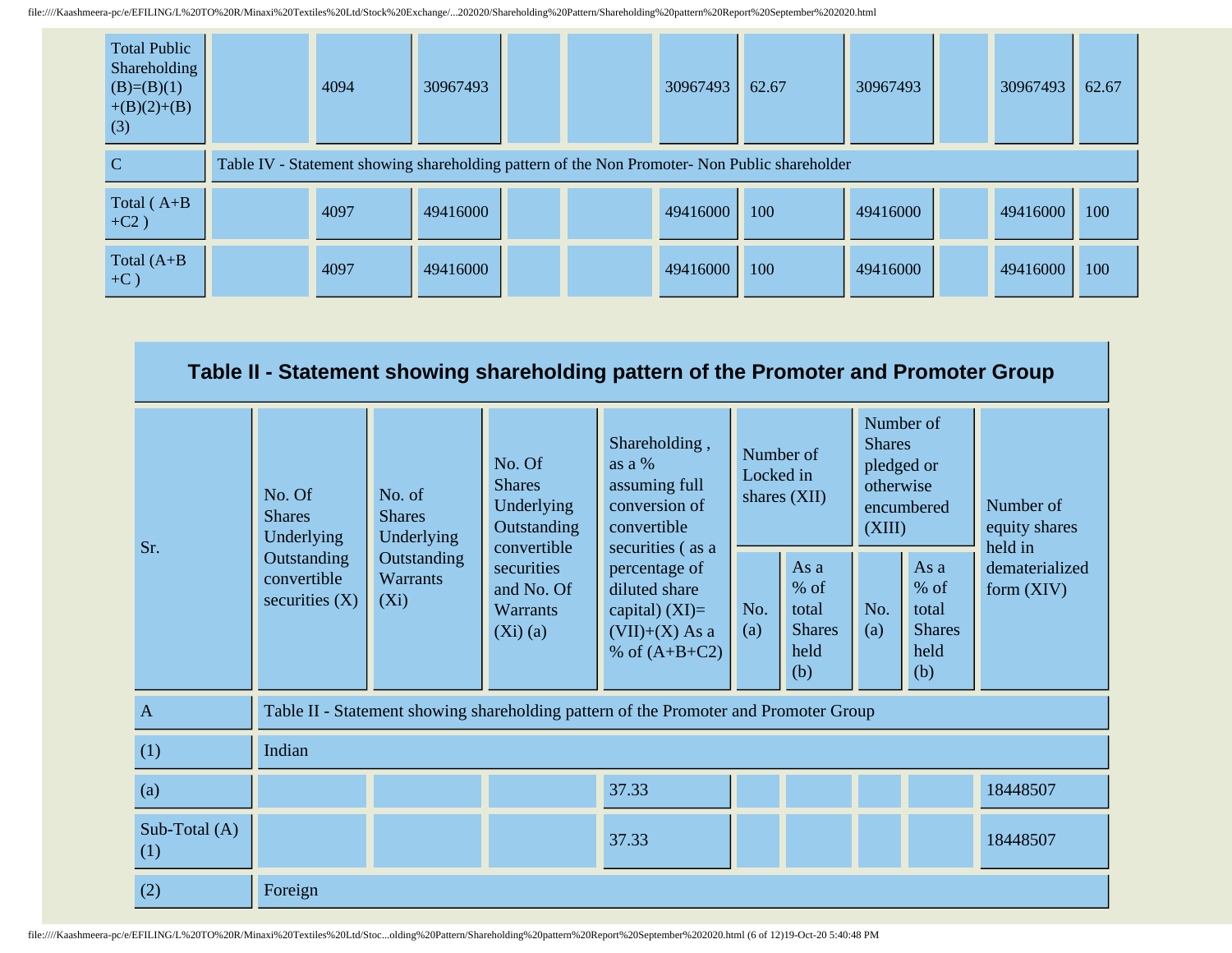| Total<br>Shareholding<br>of Promoter<br>and Promoter<br>Group $(A)=$<br>$(A)(1)+(A)(2)$ |                  |  | 37.33                                                                                         |  |  | 18448507 |
|-----------------------------------------------------------------------------------------|------------------|--|-----------------------------------------------------------------------------------------------|--|--|----------|
| $\mathbf{B}$                                                                            |                  |  | Table III - Statement showing shareholding pattern of the Public shareholder                  |  |  |          |
| (1)                                                                                     | Institutions     |  |                                                                                               |  |  |          |
| (3)                                                                                     | Non-institutions |  |                                                                                               |  |  |          |
| (a(i))                                                                                  |                  |  | 36.66                                                                                         |  |  | 16268702 |
| (a(ii))                                                                                 |                  |  | 21.12                                                                                         |  |  | 10435311 |
| (e)                                                                                     |                  |  | 4.89                                                                                          |  |  | 2393480  |
| Sub-Total (B)<br>(3)                                                                    |                  |  | 62.67                                                                                         |  |  | 29097493 |
| <b>Total Public</b><br>Shareholding<br>$(B)=(B)(1)$<br>$+(B)(2)+(B)$<br>(3)             |                  |  | 62.67                                                                                         |  |  | 29097493 |
| $\mathbf C$                                                                             |                  |  | Table IV - Statement showing shareholding pattern of the Non Promoter- Non Public shareholder |  |  |          |
| Total (A+B<br>$+C2)$                                                                    |                  |  | 100                                                                                           |  |  | 47546000 |
| Total $(A+B)$<br>$+C$ )                                                                 |                  |  | 100                                                                                           |  |  | 47546000 |

|             | Individuals/Hindu undivided Family |  |  |
|-------------|------------------------------------|--|--|
| Searial No. |                                    |  |  |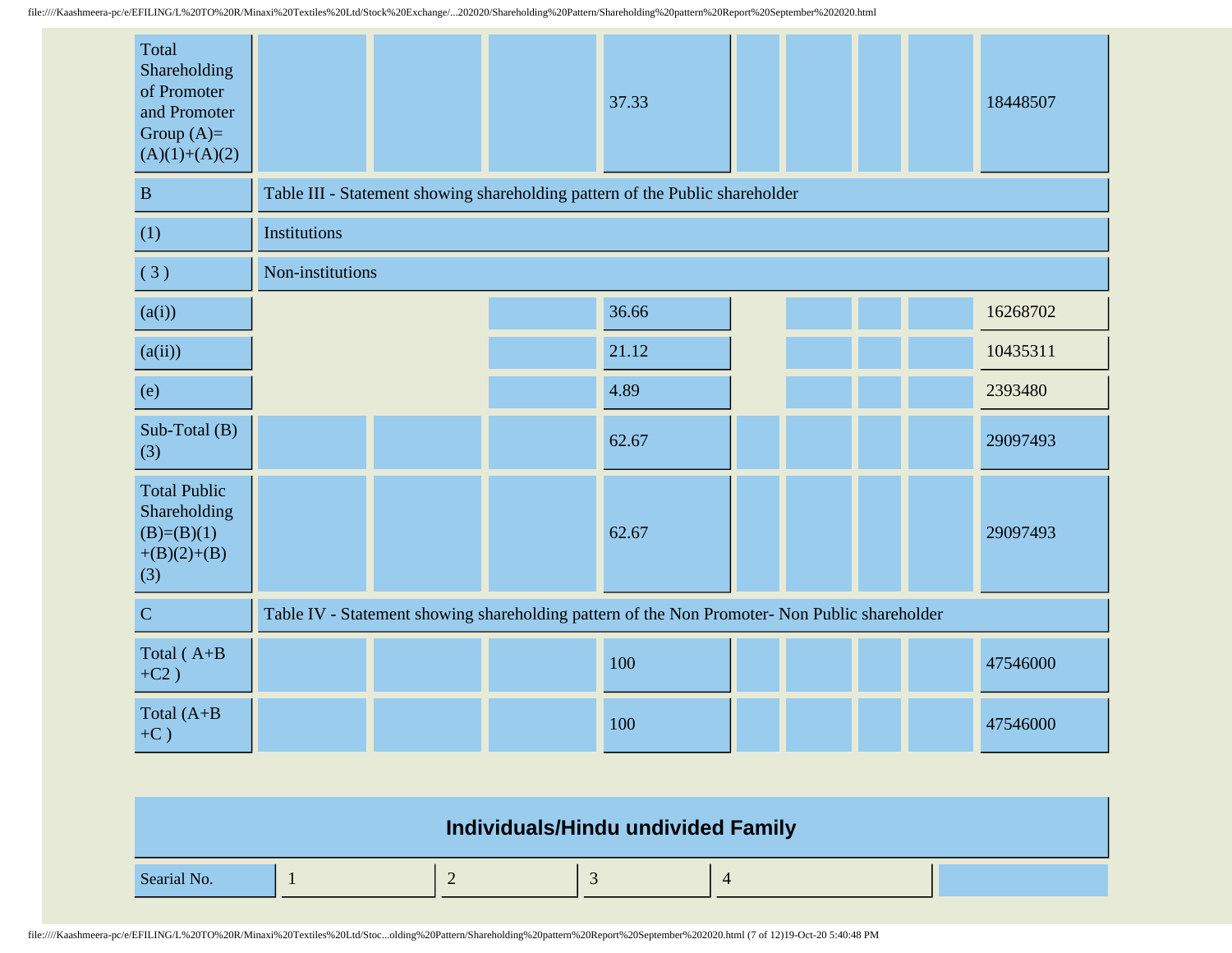| Name of the<br>Shareholders (I)                                                                                      | Dineshkumar Patel | Kiritkumar Patel | Patel Nirmal B | Bharatbhai Prabhudas Patel | Click here to go back |
|----------------------------------------------------------------------------------------------------------------------|-------------------|------------------|----------------|----------------------------|-----------------------|
| PAN(II)                                                                                                              | ACEPP2392N        | ACEPP2391R       | ARWPP5122H     | ABIPP7786M                 | Total                 |
| No. of fully paid<br>up equity shares<br>$\text{held (IV)}$                                                          | 8800434           | 8800435          | 847638         | $\boldsymbol{0}$           | 18448507              |
| No. Of Partly paid-<br>up equity shares<br>$\text{held}(V)$                                                          |                   |                  |                |                            |                       |
| No. Of shares<br>underlying<br>Depository<br>Receipts (VI)                                                           |                   |                  |                |                            |                       |
| Total nos. shares<br>held $(VII) = (IV)$<br>$+(V)+(VI)$                                                              | 8800434           | 8800435          | 847638         | $\mathbf{0}$               | 18448507              |
| Shareholding as a<br>% of total no. of<br>shares (calculated<br>as per SCRR,<br>1957) (VIII) As a<br>% of $(A+B+C2)$ | 17.81             | 17.81            | 1.72           | $\mathbf{0}$               | 37.33                 |

| Number of Voting Rights held in each class of securities (IX) |
|---------------------------------------------------------------|
|---------------------------------------------------------------|

| Class eg: $X$                                                                 | 8800434 | 8800435 | 847638 | $\boldsymbol{0}$ | 18448507 |
|-------------------------------------------------------------------------------|---------|---------|--------|------------------|----------|
| Class eg:y                                                                    |         |         |        |                  |          |
| Total                                                                         | 8800434 | 8800435 | 847638 | $\boldsymbol{0}$ | 18448507 |
| Total as a % of<br>Total Voting rights                                        | 17.81   | 17.81   | 1.72   | $\mathbf{0}$     | 37.33    |
| No. Of Shares<br>Underlying<br>Outstanding<br>convertible<br>securities $(X)$ |         |         |        |                  |          |

file:////Kaashmeera-pc/e/EFILING/L%20TO%20R/Minaxi%20Textiles%20Ltd/Stoc...olding%20Pattern/Shareholding%20pattern%20Report%20September%202020.html (8 of 12)19-Oct-20 5:40:48 PM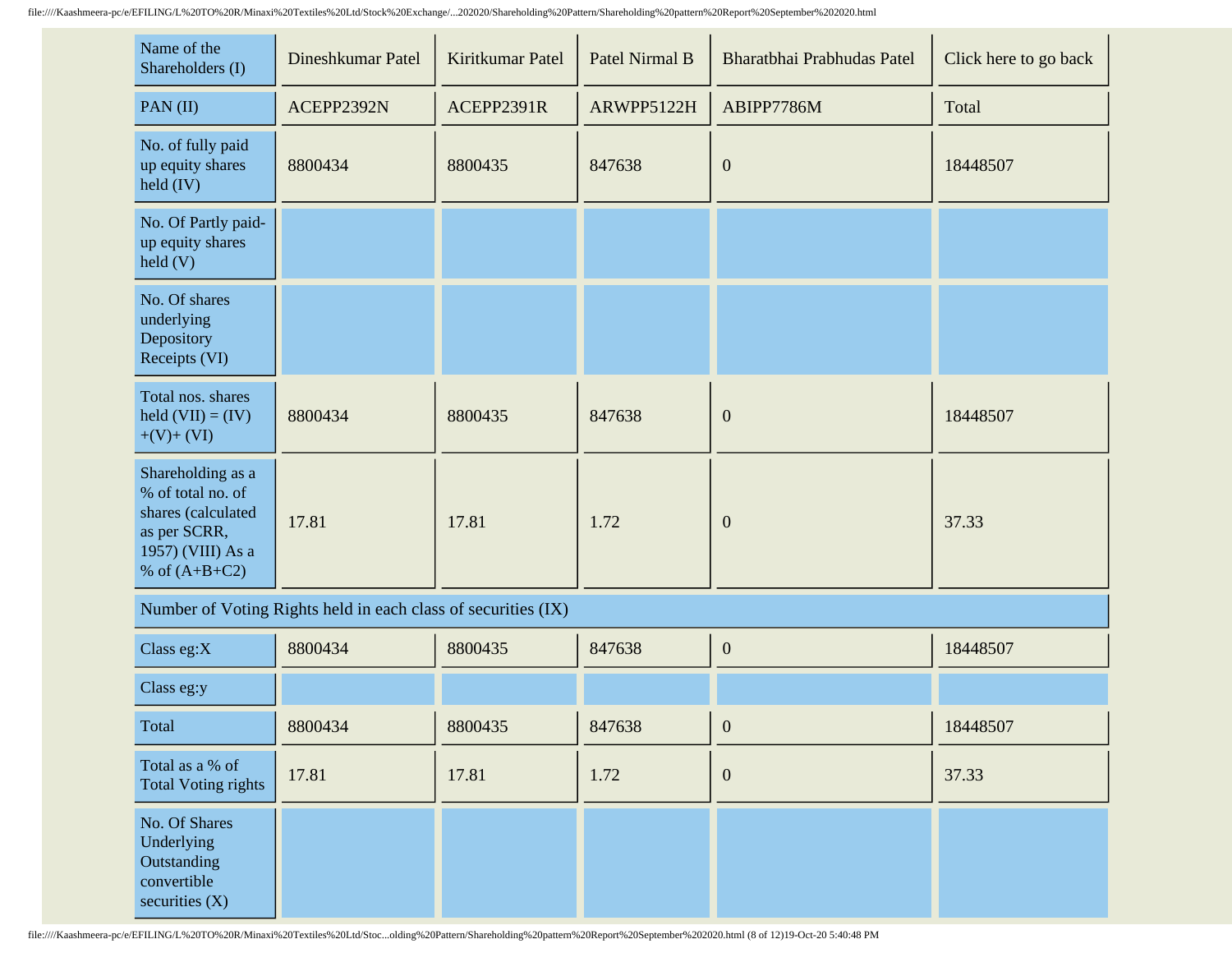| No. of Shares<br>Underlying<br>Outstanding<br>Warrants (Xi)                                                                                                                                  |                                  |         |        |                  |          |  |
|----------------------------------------------------------------------------------------------------------------------------------------------------------------------------------------------|----------------------------------|---------|--------|------------------|----------|--|
| No. Of Shares<br>Underlying<br>Outstanding<br>convertible<br>securities and No.<br>Of Warrants (Xi)<br>(a)                                                                                   |                                  |         |        |                  |          |  |
| Shareholding, as a<br>% assuming full<br>conversion of<br>convertible<br>securities (as a<br>percentage of<br>diluted share<br>capital) $(XI) = (VII)$<br>$+(Xi)(a)$ As a % of<br>$(A+B+C2)$ | 17.81                            | 17.81   | 1.72   | $\boldsymbol{0}$ | 37.33    |  |
|                                                                                                                                                                                              | Number of Locked in shares (XII) |         |        |                  |          |  |
| No. $(a)$                                                                                                                                                                                    |                                  |         |        |                  |          |  |
| As a % of total<br>Shares held (b)                                                                                                                                                           |                                  |         |        |                  |          |  |
| Number of Shares pledged or otherwise encumbered (XIII)                                                                                                                                      |                                  |         |        |                  |          |  |
| No. $(a)$                                                                                                                                                                                    |                                  |         |        |                  |          |  |
| As a % of total<br>Shares held (b)                                                                                                                                                           |                                  |         |        |                  |          |  |
| Number of equity<br>shares held in<br>dematerialized<br>form (XIV)                                                                                                                           | 8800434                          | 8800435 | 847638 | $\boldsymbol{0}$ | 18448507 |  |
| Reason for not providing PAN                                                                                                                                                                 |                                  |         |        |                  |          |  |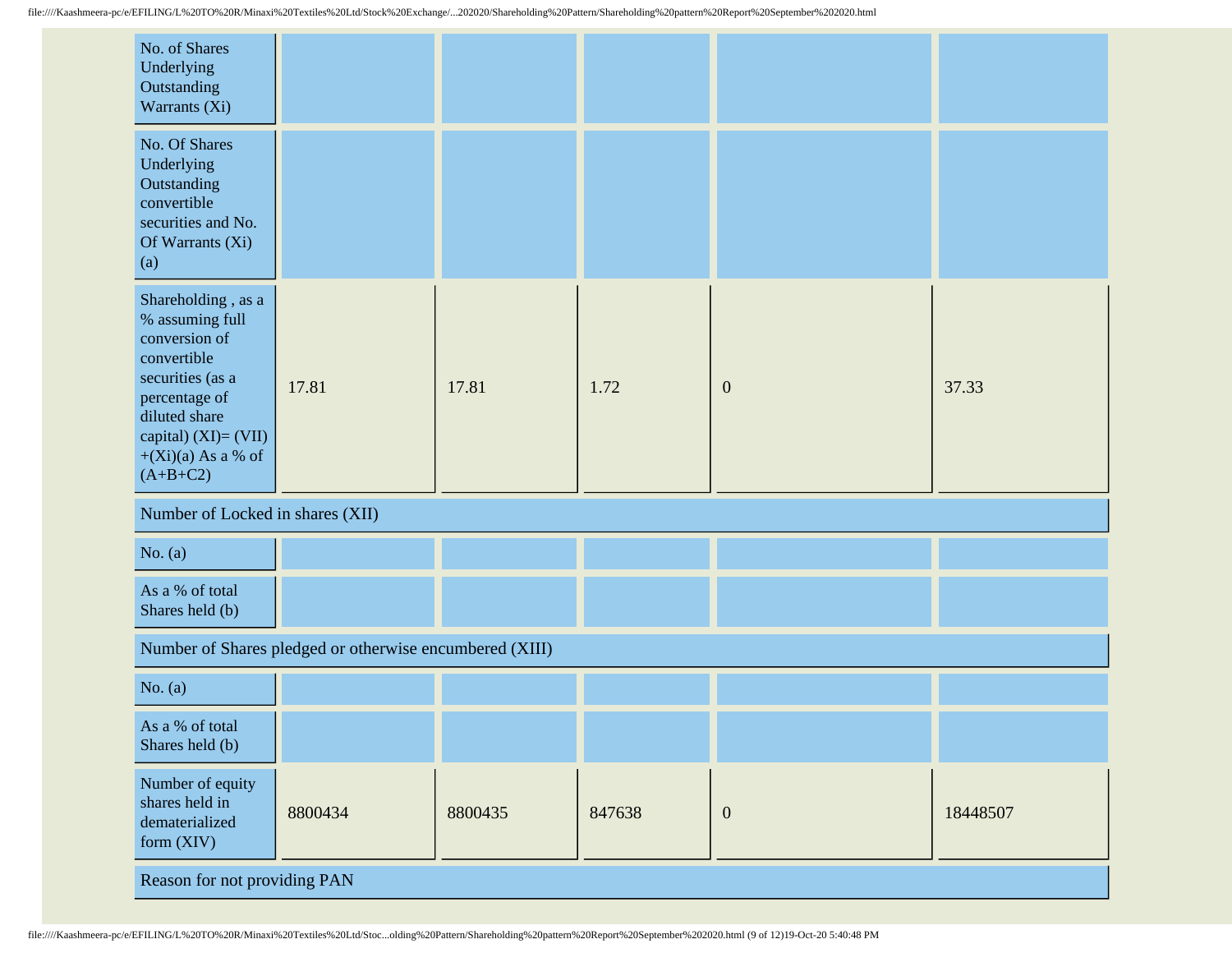| Reason for not<br>providing PAN |          |          |          |          |  |
|---------------------------------|----------|----------|----------|----------|--|
| Shareholder type                | Promoter | Promoter | Promoter | Promoter |  |

## **Individuals - ii. Individual shareholders holding nominal share capital in excess of Rs. 2 lakhs.**

| Searial No.                                                                                                          | 1                                 | $\overline{2}$               | 3              |                       |  |  |
|----------------------------------------------------------------------------------------------------------------------|-----------------------------------|------------------------------|----------------|-----------------------|--|--|
| Name of the<br>Shareholders (I)                                                                                      | <b>Mukesh Purshottamdas Patel</b> | Sarojdevi Satyanarayan Kabra | Suman S Asrani | Click here to go back |  |  |
| PAN(II)                                                                                                              | ACJPP1373J                        | ABHPK6018L                   | AAMPA4484G     | Total                 |  |  |
| No. of fully paid<br>up equity shares<br>held (IV)                                                                   | 7382183                           | 523190                       | 743250         | 8648623               |  |  |
| No. Of Partly paid-<br>up equity shares<br>$\text{held}(V)$                                                          |                                   |                              |                |                       |  |  |
| No. Of shares<br>underlying<br>Depository<br>Receipts (VI)                                                           |                                   |                              |                |                       |  |  |
| Total nos. shares<br>held $(VII) = (IV)$<br>$+(V)+(VI)$                                                              | 7382183                           | 523190                       | 743250         | 8648623               |  |  |
| Shareholding as a<br>% of total no. of<br>shares (calculated<br>as per SCRR,<br>1957) (VIII) As a<br>% of $(A+B+C2)$ | 14.94                             | 1.06                         | 1.5            | 17.5                  |  |  |
| Number of Voting Rights held in each class of securities (IX)                                                        |                                   |                              |                |                       |  |  |
| Class eg: X                                                                                                          | 7382183                           | 523190                       | 743250         | 8648623               |  |  |

file:////Kaashmeera-pc/e/EFILING/L%20TO%20R/Minaxi%20Textiles%20Ltd/Stoc...olding%20Pattern/Shareholding%20pattern%20Report%20September%202020.html (10 of 12)19-Oct-20 5:40:48 PM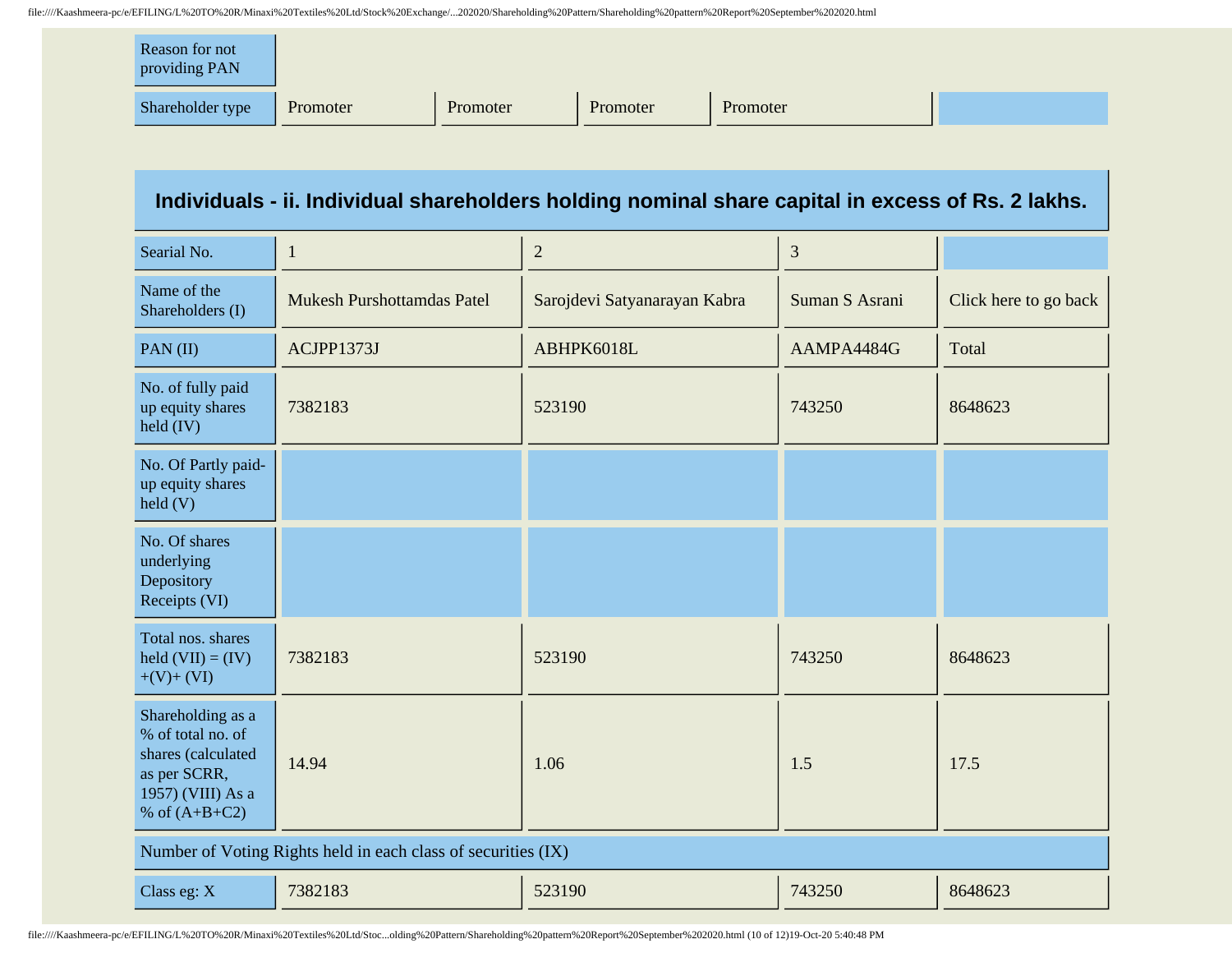| Class eg:y                                                                                                                                                                                  |                                  |        |        |         |  |
|---------------------------------------------------------------------------------------------------------------------------------------------------------------------------------------------|----------------------------------|--------|--------|---------|--|
| Total                                                                                                                                                                                       | 7382183                          | 523190 | 743250 | 8648623 |  |
| Total as a % of<br><b>Total Voting rights</b>                                                                                                                                               | 14.94                            | 1.06   | 1.5    | 17.5    |  |
| No. Of Shares<br>Underlying<br>Outstanding<br>convertible<br>securities $(X)$                                                                                                               |                                  |        |        |         |  |
| No. of Shares<br>Underlying<br>Outstanding<br>Warrants (Xi)                                                                                                                                 |                                  |        |        |         |  |
| No. Of Shares<br>Underlying<br>Outstanding<br>convertible<br>securities and No.<br>Of Warrants (Xi)<br>(a)                                                                                  |                                  |        |        |         |  |
| Shareholding, as a<br>% assuming full<br>conversion of<br>convertible<br>securities (as a<br>percentage of<br>diluted share<br>capital) $(XI) = (VII)$<br>$+(X)$ As a % of $(A)$<br>$+B+C2$ | 14.94                            | 1.06   | 1.5    | 17.5    |  |
|                                                                                                                                                                                             | Number of Locked in shares (XII) |        |        |         |  |
| No. $(a)$                                                                                                                                                                                   |                                  |        |        |         |  |
| As a % of total<br>Shares held (b)                                                                                                                                                          |                                  |        |        |         |  |